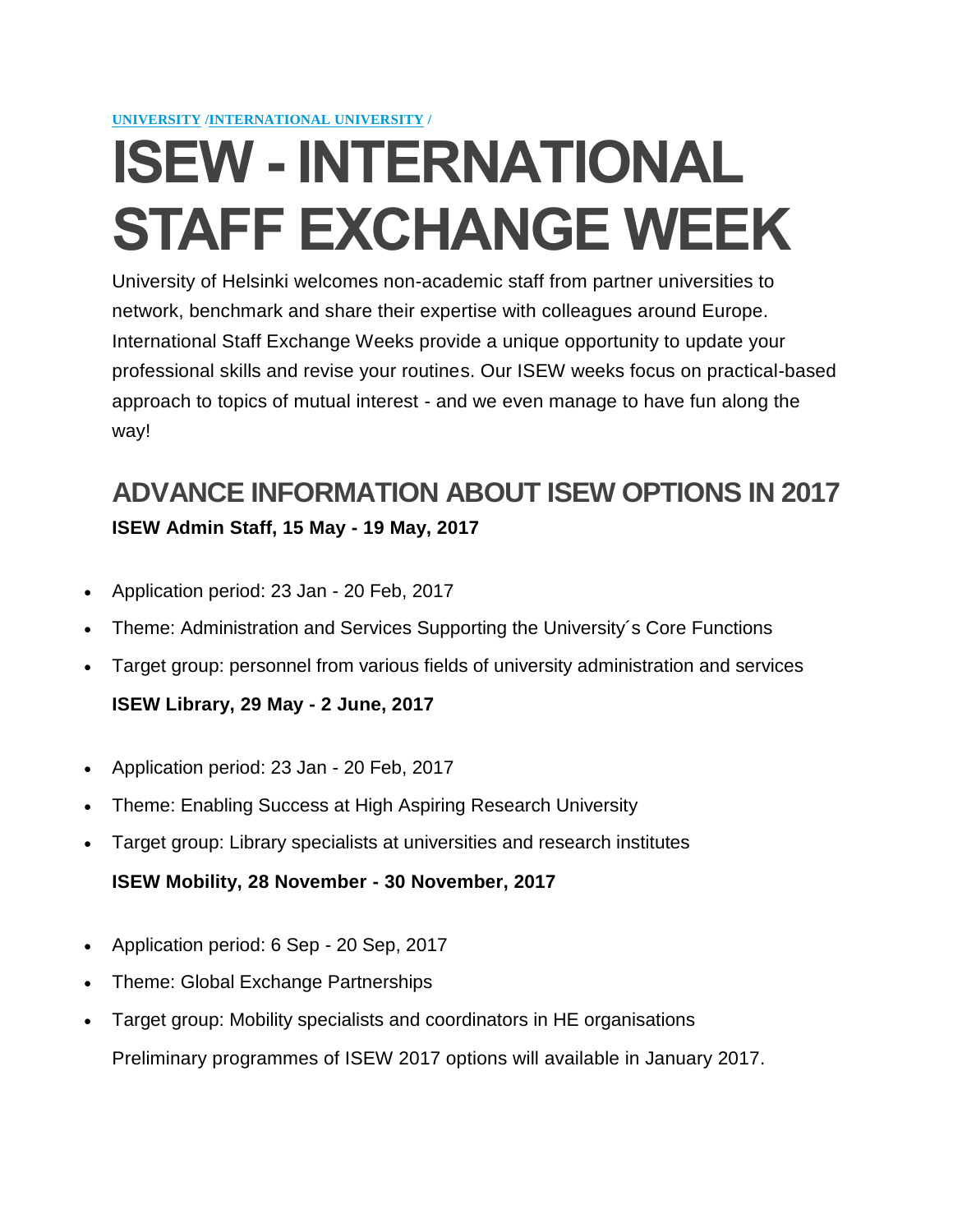

## **[ISEW ADMIN STAFF 2016](https://www.helsinki.fi/en/isew-admin-staff)**

The University of Helsinki [welcomes administrative staff from partner universities. In order to give the](https://www.helsinki.fi/en/isew-admin-staff)  [best overview of our institution,...](https://www.helsinki.fi/en/isew-admin-staff)



## **[ISEW LIBRARY 2016](https://www.helsinki.fi/en/ISEW%20Library%202016)** [ISEW Library 2016](https://www.helsinki.fi/en/ISEW%20Library%202016)